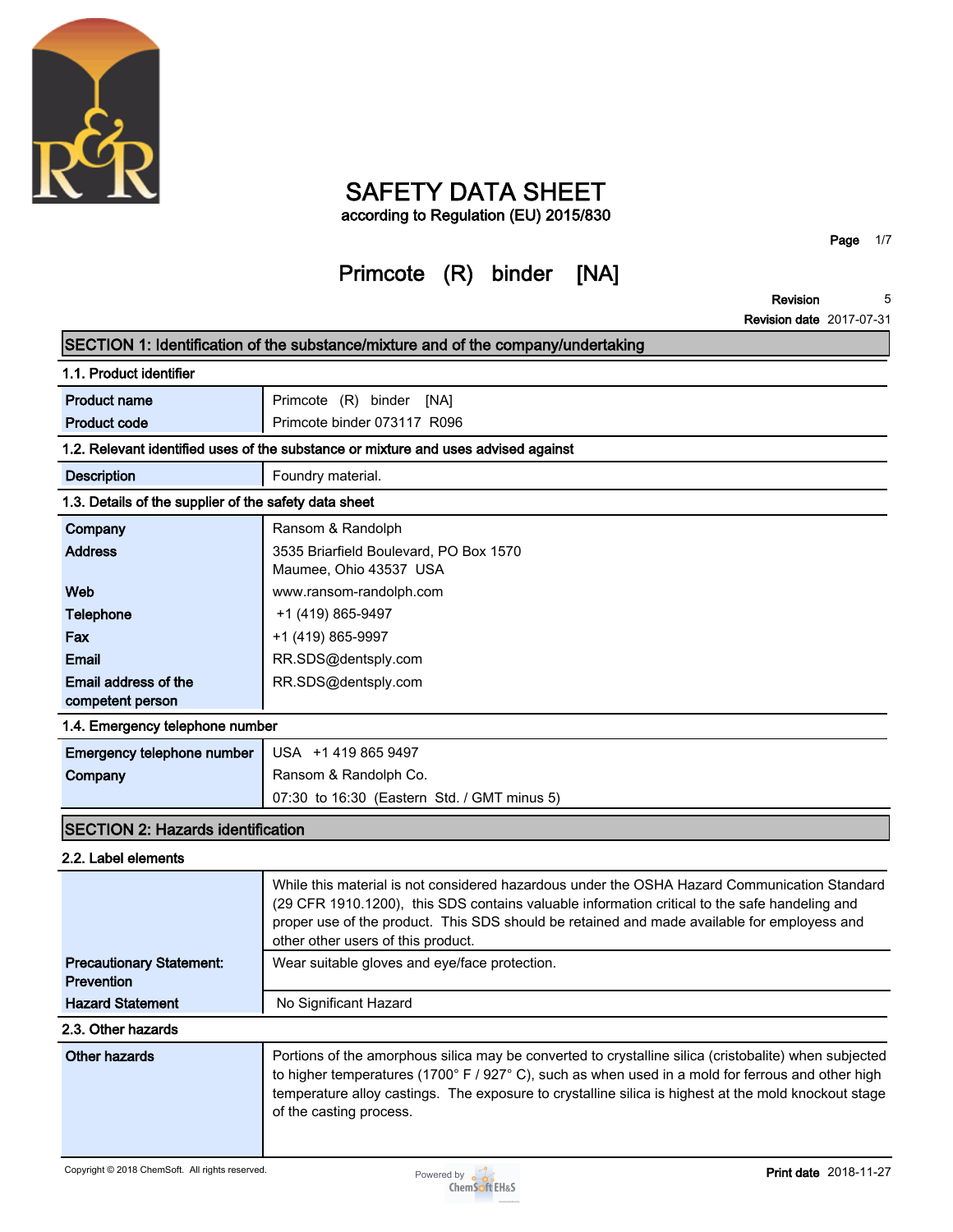**Revision 5**

**Revision date 2017-07-31**

### **2.3. Other hazards**

|                            | Avoid breathing dust/fume/gas/mist/vapours/spray.                            |
|----------------------------|------------------------------------------------------------------------------|
|                            | Exposure to respirable crystalline silica may cause lung disease and cancer. |
| <b>Further information</b> |                                                                              |
|                            | Not applicable. PBT and vPvB assessment.                                     |

### **SECTION 3: Composition/information on ingredients**

### **3.2. Mixtures**

#### **EC 1272/2008**

| <b>Chemical Name</b> | Index No. | CAS No.   | EC No.    | <b>REACH Registration</b><br><b>Number</b> | Conc.<br>(% | <b>Classification</b> |
|----------------------|-----------|-----------|-----------|--------------------------------------------|-------------|-----------------------|
| silica (amorphous)   |           | 7631-86-9 | 231-545-4 | 01-2119379499-16                           | $20 - 30\%$ |                       |

### **SECTION 4: First aid measures**

### **4.1. Description of first aid measures**

| Inhalation          | Move the exposed person to fresh air.                                           |
|---------------------|---------------------------------------------------------------------------------|
| Eye contact         | Rinse immediately with plenty of water for 15 minutes holding the eyelids open. |
| <b>Skin contact</b> | Wash with soap and water.                                                       |
| Ingestion           | Drink 1 to 2 glasses of water. DO NOT INDUCE VOMITING.                          |

### **4.2. Most important symptoms and effects, both acute and delayed**

| 7.2. MOSt important symptoms and enects, both acute and delayed                 |                                                           |  |
|---------------------------------------------------------------------------------|-----------------------------------------------------------|--|
| <b>Inhalation</b>                                                               | May cause irritation to respiratory system.               |  |
| Eye contact                                                                     | May cause irritation to eyes.                             |  |
| <b>Skin contact</b>                                                             | May cause irritation to skin.                             |  |
| Ingestion                                                                       | May cause irritation to mucous membranes.                 |  |
| 4.3. Indication of any immediate medical attention and special treatment needed |                                                           |  |
| <b>Inhalation</b>                                                               | Seek medical attention if irritation or symptoms persist. |  |
| Eye contact                                                                     | Seek medical attention if irritation or symptoms persist. |  |
| <b>Skin contact</b>                                                             | Seek medical attention if irritation or symptoms persist. |  |
| Ingestion                                                                       | Seek medical attention if irritation or symptoms persist. |  |

### **SECTION 5: Firefighting measures**

### **5.1. Extinguishing media**

**Use extinguishing media appropriate to the surrounding fire conditions.**

### **5.2. Special hazards arising from the substance or mixture**

**Burning produces irritating, toxic and obnoxious fumes.**

### **5.3. Advice for firefighters**

**Self-contained breathing apparatus. Wear suitable protective clothing.**

### **SECTION 6: Accidental release measures**

### **6.1. Personal precautions, protective equipment and emergency procedures**

**Wear suitable protective equipment.**

### **6.2. Environmental precautions**

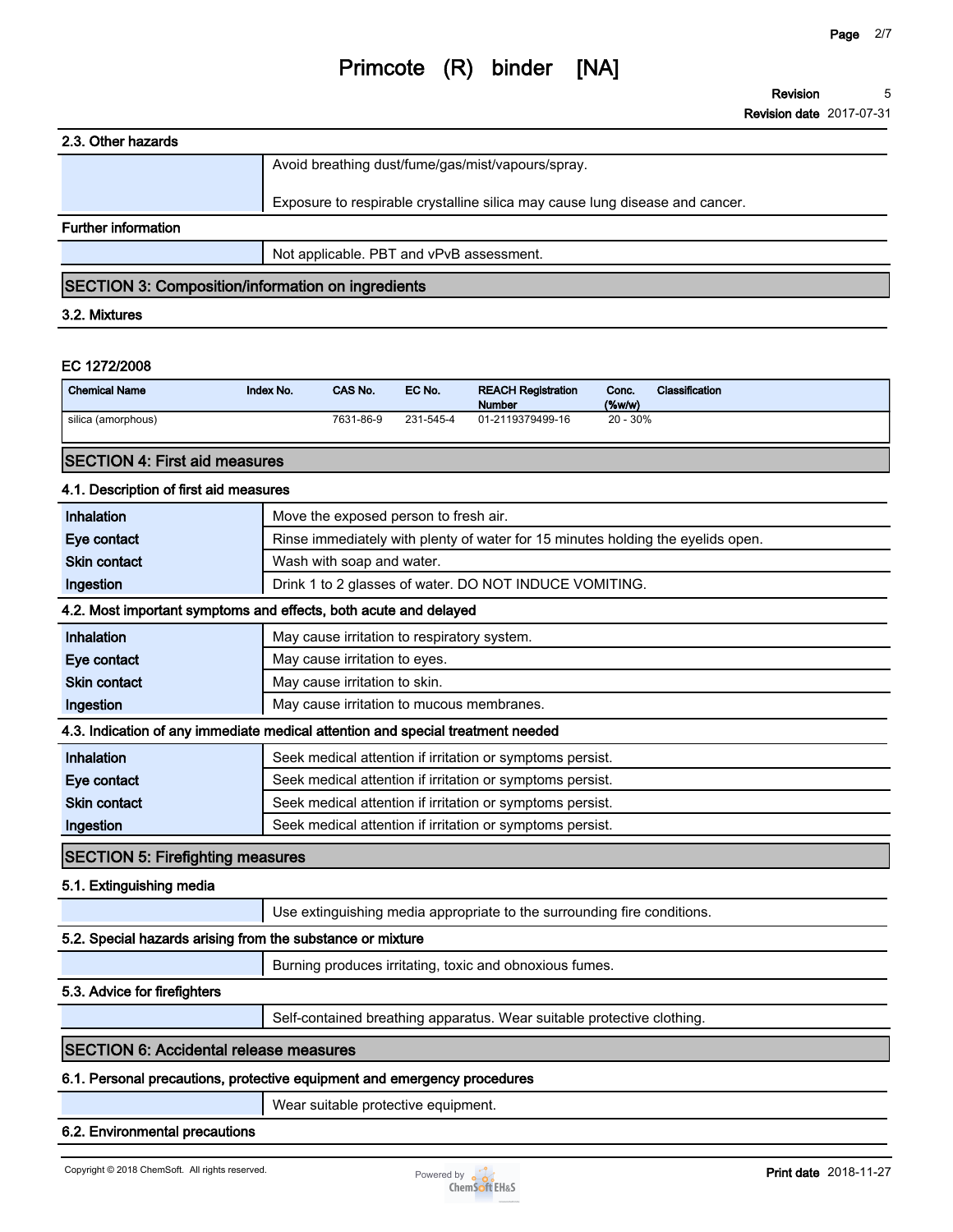**Revision 5**

**Revision date 2017-07-31**

| 6.2. Environmental precautions                                    |                                                                                                                                                          |
|-------------------------------------------------------------------|----------------------------------------------------------------------------------------------------------------------------------------------------------|
|                                                                   | Do not allow product to enter drains.                                                                                                                    |
| 6.3. Methods and material for containment and cleaning up         |                                                                                                                                                          |
|                                                                   | Absorb with inert, absorbent material. Transfer to suitable, labelled container.                                                                         |
| 6.4. Reference to other sections                                  |                                                                                                                                                          |
|                                                                   | See section [2, 8 & 13] for further information.                                                                                                         |
| <b>SECTION 7: Handling and storage</b>                            |                                                                                                                                                          |
| 7.1. Precautions for safe handling                                |                                                                                                                                                          |
|                                                                   | Avoid contact with eyes and skin. Ensure adequate ventilation of the working area. Wash hands<br>after handling the product.                             |
| 7.2. Conditions for safe storage, including any incompatibilities |                                                                                                                                                          |
|                                                                   | Do NOT allow to freeze. Keep in a cool, dry, well ventilated area. Keep containers tightly closed.                                                       |
| 7.3. Specific end use(s)                                          |                                                                                                                                                          |
|                                                                   | Foundry material.                                                                                                                                        |
| <b>SECTION 8: Exposure controls/personal protection</b>           |                                                                                                                                                          |
| 8.1. Control parameters                                           |                                                                                                                                                          |
|                                                                   | exposure limits - Silica, vitreous (fused, amorphous) 80 mg/m3 / (% Silica), TWA PEL<br>(respirable fraction).                                           |
|                                                                   | exposure limits - Crystalline Silica, Cristobalite -<br>0.025 mg/m3 TWA ACGIH TLV (respirable<br>fraction); 50 ug/m3 8-hr TWA PEL (respirable fraction). |
| 8.2. Exposure controls                                            |                                                                                                                                                          |
| 8.2.1. Appropriate engineering<br>controls                        | Ensure adequate ventilation of the working area.                                                                                                         |
| 8.2.2. Individual protection<br>measures                          | Apron (Plastic or rubber).                                                                                                                               |
| Eye / face protection                                             | In case of splashing, wear:. Approved safety goggles.                                                                                                    |
| Skin protection -<br>Handprotection                               | Wear suitable gloves.                                                                                                                                    |
| <b>Respiratory protection</b>                                     | In case of insufficient ventilation, wear suitable respiratory equipment.                                                                                |
| <b>SECTION 9: Physical and chemical properties</b>                |                                                                                                                                                          |
| 9.1. Information on basic physical and chemical properties        |                                                                                                                                                          |

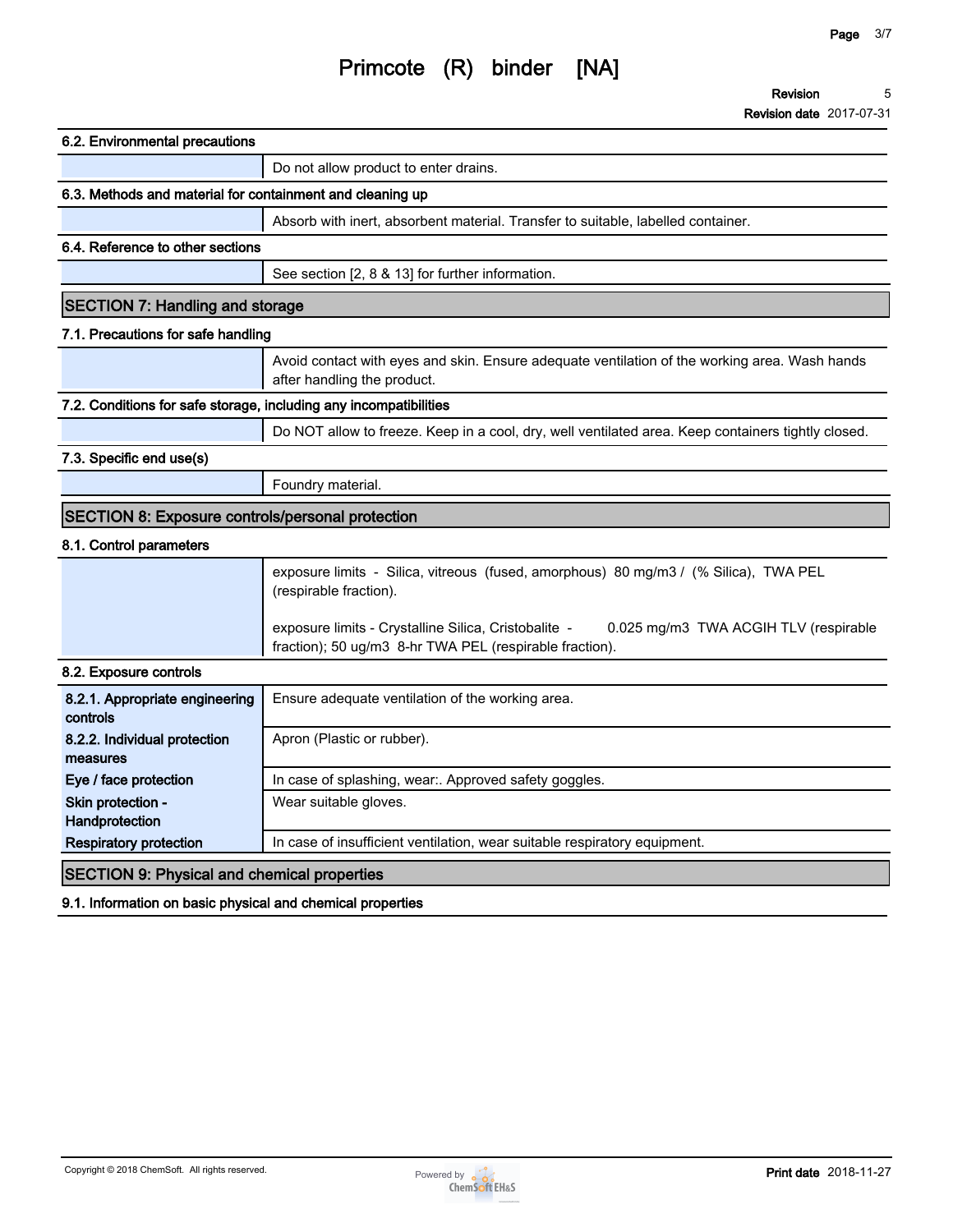**Revision Revision date 2017-07-31 5**

### **9.1. Information on basic physical and chemical properties**

| Appearance   Liquid                         |                                           |
|---------------------------------------------|-------------------------------------------|
|                                             | Colour   Cream                            |
|                                             | <b>Odour</b> Characteristic               |
|                                             | pH 10.6                                   |
|                                             | <b>Melting point</b> Not applicable.      |
| <b>Freezing Point</b> $\approx 0$ °C        |                                           |
| Initial boiling point $\approx 100$ °C      |                                           |
|                                             | Fat Solubility Not applicable.            |
| Partition coefficient   No data available   |                                           |
|                                             | Viscosity   No data available             |
| <b>Explosive properties</b> Not applicable. |                                           |
| Oxidising properties   Not applicable.      |                                           |
|                                             | Flash point Not applicable.               |
|                                             | Evaporation rate   No data available      |
| Flammability (solid, gas) Not applicable.   |                                           |
|                                             | Vapour pressure   No data available       |
|                                             | Vapour density   No data available        |
|                                             | Relative density 1.14 (H2O = 1 $@$ 20 °C) |
| Autoignition temperature   Not applicable.  |                                           |
|                                             | Solubility   Miscible in water            |

### **9.2. Other information**

|                                       | Surface tension   No data available   |
|---------------------------------------|---------------------------------------|
|                                       | Gas group Not applicable.             |
| Benzene Content Not applicable.       |                                       |
| VOC (Volatile organic Not applicable. |                                       |
| compounds)                            |                                       |
|                                       | <b>Conductivity</b> No data available |
|                                       | Lead content Not applicable.          |

### **SECTION 10: Stability and reactivity**

**10.1. Reactivity**

|                                              | Not applicable.                          |  |  |
|----------------------------------------------|------------------------------------------|--|--|
| 10.2. Chemical stability                     |                                          |  |  |
|                                              | Stable under normal conditions.          |  |  |
| 10.3. Possibility of hazardous reactions     |                                          |  |  |
|                                              | No Significant Hazard.                   |  |  |
| 10.4. Conditions to avoid                    |                                          |  |  |
|                                              | Direct sunlight. Do NOT allow to freeze. |  |  |
| 10.5. Incompatible materials                 |                                          |  |  |
|                                              | Avoid contact with: Sodium chloride.     |  |  |
| 10.6. Hazardous decomposition products       |                                          |  |  |
|                                              | None.                                    |  |  |
| <b>SECTION 11: Toxicological information</b> |                                          |  |  |

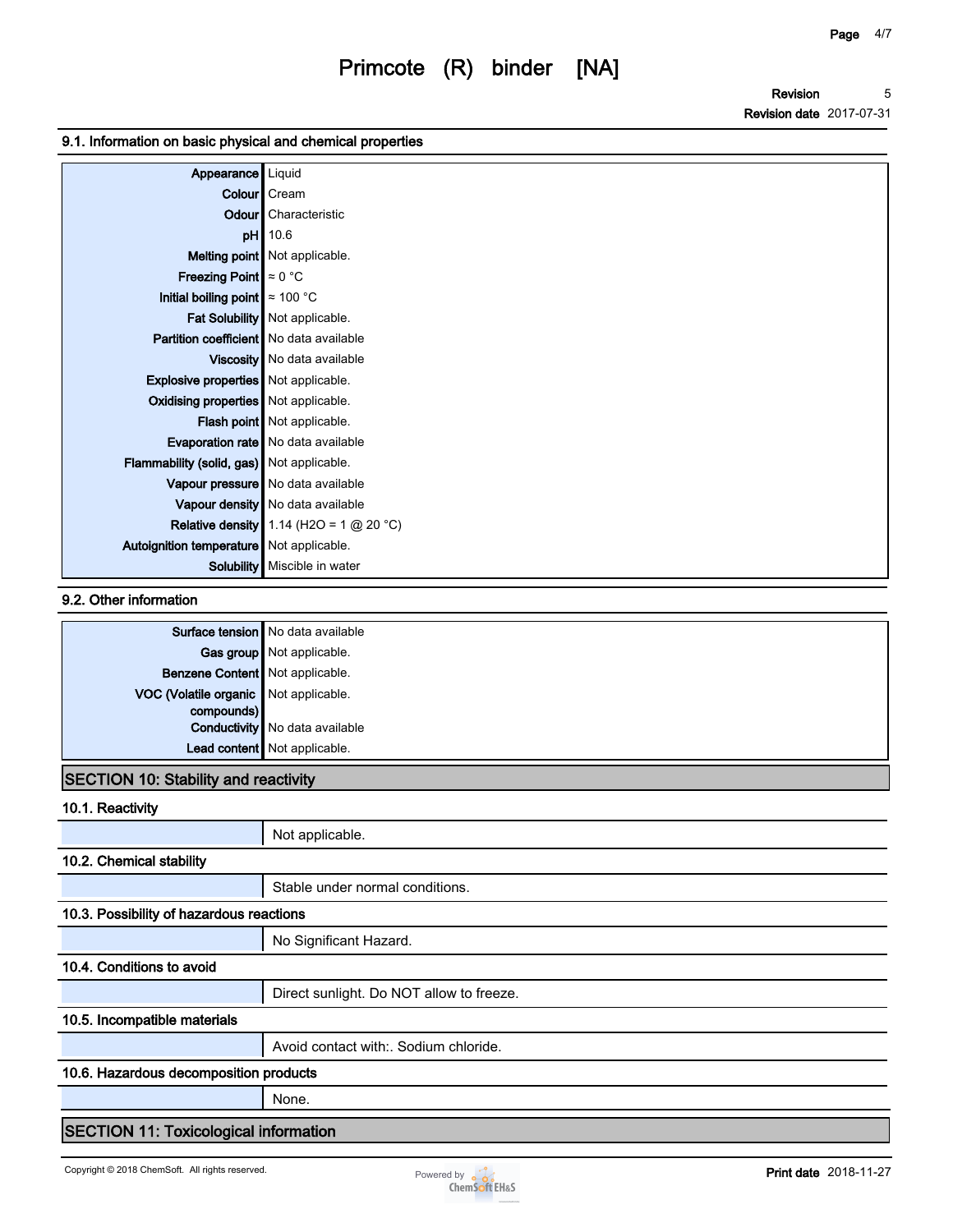**Revision 5**

**Revision date 2017-07-31**

### **11.1. Information on toxicological effects**

| <b>Acute toxicity</b>                      | Based on available data, the classification criteria are not met.                      |
|--------------------------------------------|----------------------------------------------------------------------------------------|
| Skin corrosion/irritation                  | May cause irritation to skin.                                                          |
| Serious eye damage/irritation              | May cause irritation to eyes.                                                          |
| Respiratory or skin<br>sensitisation       | Based on available data, the classification criteria are not met.                      |
| Germ cell mutagenicity                     | Based on available data, the classification criteria are not met.                      |
| Carcinogenicity                            | Based on available data, the classification criteria are not met.                      |
| <b>Reproductive toxicity</b>               | Based on available data, the classification criteria are not met.                      |
| STOT-single exposure                       | Based on available data, the classification criteria are not met.                      |
| STOT-repeated exposure                     | Based on available data, the classification criteria are not met.                      |
| <b>Aspiration hazard</b>                   | Based on available data, the classification criteria are not met.                      |
| Repeated or prolonged                      | May cause irritation to skin.                                                          |
| exposure                                   |                                                                                        |
| 11.1.4. Toxicological Information          |                                                                                        |
| Primcote (R) binder [NA]                   | Oral Rat LD50: > 15gm/kg                                                               |
| <b>SECTION 12: Ecological information</b>  |                                                                                        |
| 12.1. Toxicity                             |                                                                                        |
| Primcote (R)<br>binder<br>[NA]             | Daphnia EC50/48h: 7600.000 mg/l<br>Fish LC50/96h: 5000.000 mg/l                        |
| 12.2. Persistence and degradability        |                                                                                        |
|                                            | No data is available on this product.                                                  |
| 12.3. Bioaccumulative potential            |                                                                                        |
|                                            |                                                                                        |
|                                            |                                                                                        |
|                                            | Does not bioaccumulate.                                                                |
| <b>Partition coefficient</b>               |                                                                                        |
|                                            | Primcote (R) binder [NA] No data available                                             |
| 12.4. Mobility in soil                     |                                                                                        |
|                                            | Not determined.                                                                        |
| 12.5. Results of PBT and vPvB assessment   |                                                                                        |
|                                            | Not applicable.                                                                        |
| 12.6. Other adverse effects                |                                                                                        |
|                                            | Not applicable.                                                                        |
| <b>SECTION 13: Disposal considerations</b> |                                                                                        |
| 13.1. Waste treatment methods              |                                                                                        |
|                                            | Dispose of in compliance with all. local and national regulations.                     |
| Disposal methods                           |                                                                                        |
|                                            | Contact a licensed waste disposal company.                                             |
| Disposal of packaging                      |                                                                                        |
|                                            | Do NOT reuse empty containers. Empty containers can be sent for disposal or recycling. |
|                                            |                                                                                        |

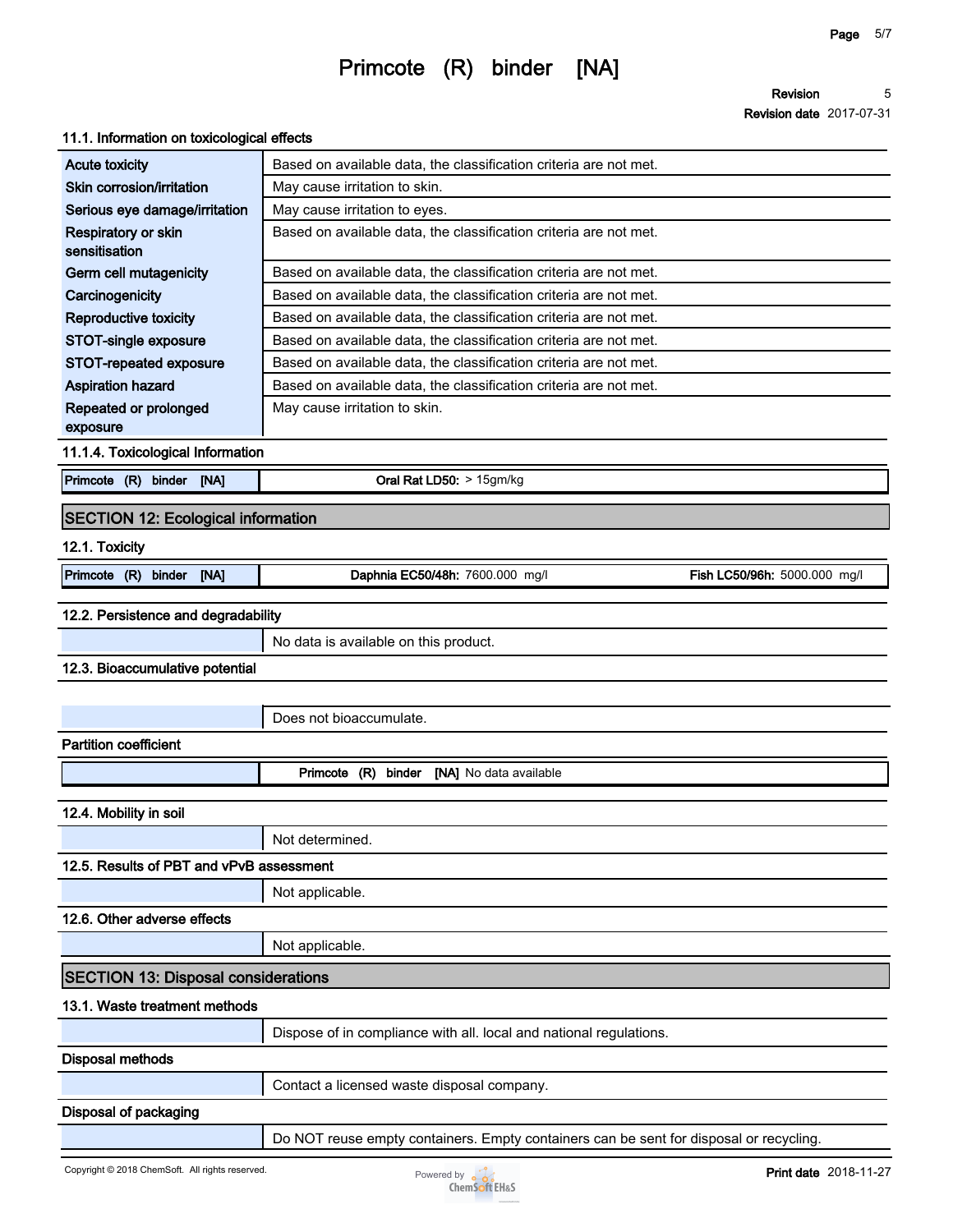### **SECTION 14: Transport information**

### **Further information**

**The product is not classified as dangerous for carriage.**

### **SECTION 15: Regulatory information**

### **15.1. Safety, health and environmental regulations/legislation specific for the substance or mixture**

| U.S. FEDERAL REGULATIONS: Primecote binder. CERCLA 103 Reportable Quantity: This                                                                                                                                                                                                                |
|-------------------------------------------------------------------------------------------------------------------------------------------------------------------------------------------------------------------------------------------------------------------------------------------------|
| product may be subject to CERCLA toxic chemical reporting requirements. FORMALDEHYDE<br>(50-00-0) 100 lbs.; AMMONIUM Hydroxide 1336-21-6 1,000 pounds. Many states have more<br>stringent release reporting requirements. Report spills required under federal, state and local<br>regulations. |
| <b>SARA TITLE III:</b><br>Hazard Category For Section 311/312: none                                                                                                                                                                                                                             |
| Section 313 Toxic Chemicals: This product contains the following chemicals subject to Annual<br>Release Reporting Requirements Under SARA Title III, Section 313 (40 CFR 372): None                                                                                                             |
| Section 302 Extremely Hazardous Substances (TPQ): None                                                                                                                                                                                                                                          |
| EPA Toxic Substances Control Act (TSCA) Status: All of the components of this product are listed<br>on the TSCA inventory.                                                                                                                                                                      |
| <b>U.S. STATE REGULATIONS</b><br>California Proposition 65: This product contains the following substances known to the State of<br>California to cause cancer:<br>In-use-material may form respirable crystalline silica cristobalite<br>$(14464 - 46 - 1)$ .                                  |
| <b>INTERNATIONAL REGULATIONS:</b><br>Canadian WHMIS Classification: Not a controlled product.                                                                                                                                                                                                   |
| Canadian Environmental Protection Act: All of the components in this product are listed on the<br>Domestic Substances List (DSL).                                                                                                                                                               |
|                                                                                                                                                                                                                                                                                                 |

### **15.2. Chemical safety assessment**

**No data is available on this product.**

### **SECTION 16: Other information**

### **Other information**

| IARC and SCOEL publications<br>In 1997, IARC (the International Agency for Research on Cancer) concluded that crystalline silica                                                                                                                                                                                                                                                                                                                                                                                                              |
|-----------------------------------------------------------------------------------------------------------------------------------------------------------------------------------------------------------------------------------------------------------------------------------------------------------------------------------------------------------------------------------------------------------------------------------------------------------------------------------------------------------------------------------------------|
| inhaled from occupational sources can cause lung cancer in humans. However it pointed out that<br>not all industrial circumstances, nor all crystalline silica types, were to be incriminated. (IARC                                                                                                                                                                                                                                                                                                                                          |
| Monographs on the evaluation of the carcinogenic risks of chemicals to humans, Silica, silicates<br>dust and organic fibres, 1997, Vol. 68, IARC, Lyon, France.)                                                                                                                                                                                                                                                                                                                                                                              |
| In June 2003, SCOEL (the EU Scientific Committee on Occupational Exposure Limits) concluded<br>that the main effect in humans of the inhalation of respirable crystalline silica dust is silicosis.<br>"There is sufficient information to conclude that the relative risk of lung cancer is increased in<br>persons with silicosis (and, apparently, not in employees without silicosis exposed to silica dust in<br>quarries and in the ceramic industry). Therefore preventing the onset of silicosis will also reduce<br>the cancer risk" |